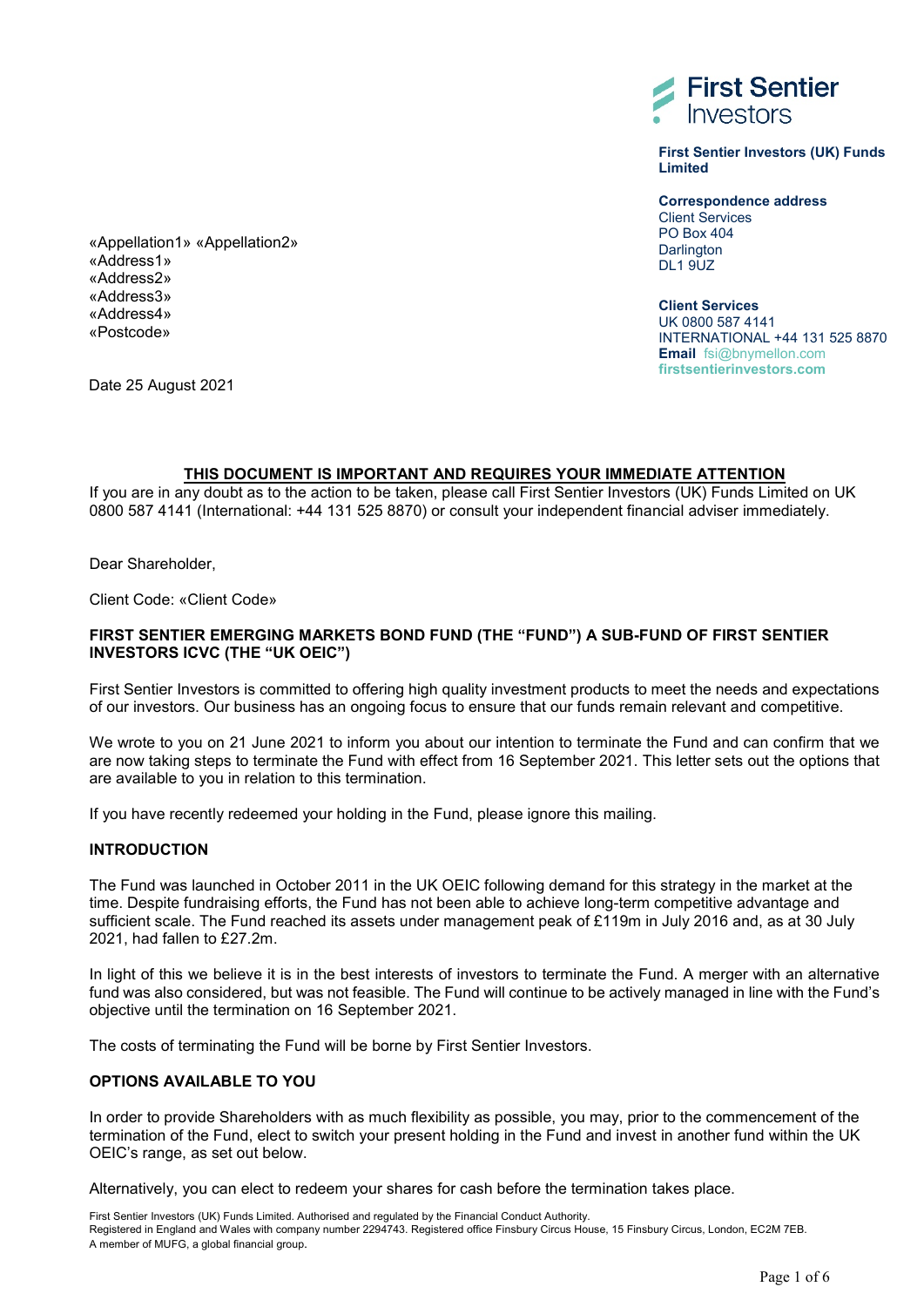If you do nothing, your investment will follow the default option which is the cash redemption of your investment.

Further details of each of these options and their consequences are set out below.

### **Option 1: You may elect to switch your investment in the First Sentier Emerging Markets Bond Fund to another fund offered by the First Sentier Investors ICVC.**

Each fund available for switching is listed on the attached Form of Direction. If you wish to switch into another fund please complete Option 1 on the attached Form of Direction indicating which fund you would like your holding to be switched into, and return it in the enclosed pre-paid envelope to arrive by no later than midday on 16 September 2021.

The prospectus and the key investor information document for each fund can be found at www.firstsentierinvestors.com. You should read the key investor information document (KIID) for the fund you wish to switch into before completing the Form of Direction. If you elect to switch, you will receive shares of the same class as you currently hold. Any regular subscription instructions will be continued into the new shares unless you instruct us otherwise.

You may also telephone us on our dealing lines, UK: 0800 587 3388, International: +44 203 528 4102, at any time prior to midday on 16 September 2021 to instruct us that this is what you want to do.

If you choose this option, the switch will take place at the valuation point after we receive your notification. Details of your new holding will be sent to you in the form of a contract note shortly afterwards.

This option is shown on the Form of Direction, and should be clearly filled in as directed in order for us to manage your request within the requested timeframe. If for any reason your Form of Direction is not completed correctly, your investment will follow Option 3 which is a full redemption.

Please also see "Tax Consequences" below.

### **Option 2: You may elect to redeem your shares prior to termination**

If you wish to redeem (sell) your shares before the Fund is terminated on 16 September 2021, please complete Option 2 on the Form of Direction. Your shares will then be redeemed at the price calculated at the next valuation point after we receive your instruction and you will receive the cash proceeds within 4 working days of us receiving your signed settlement instruction. Please complete Option 2 and return the Form of Direction in the enclosed prepaid envelope to arrive by midday on 16 September 2021.

You may also write to us or telephone us on our dealing lines, UK: 0800 587 3388, International: +44 203 528 4102, at any other time prior to midday on 16 September 2021 to instruct us that this is what you want to do. However, telephone requests will need to be confirmed by signing and returning a Form of Renunciation, which will be sent to you following your instruction. The redemption will be made at the price calculated as at the valuation point following receipt of your initial instructions. Proceeds of the redemption will be despatched within 4 working days of receipt of your written instructions. If we do not already have your bank details on file, or if we are awaiting verification of your identity, settlement may be delayed.

Please also see "Tax Consequences" below.

## **Option 3: You do nothing**

Share dealing in the Fund will cease at the valuation point 16 September 2021.

If you choose to do nothing, your shares in the Fund will be redeemed at the price calculated at the valuation point on 16 September 2021 and you will receive the cash proceeds within 4 working days. If we do not already have your bank details on file or if we are awaiting verification of your identity, settlement may be delayed.

Please also see "Tax Consequences" below.

## **Tax Consequences**

### **You should be aware that any switch into another fund, redemption of shares or the receipt of proceeds from the termination will involve a disposal of your shares in the Fund for capital gains tax purposes, and may**

First Sentier Investors (UK) Funds Limited. Authorised and regulated by the Financial Conduct Authority.

Registered in England and Wales with company number 2294743. Registered office Finsbury Circus House, 15 Finsbury Circus, London, EC2M 7EB. A member of MUFG, a global financial group.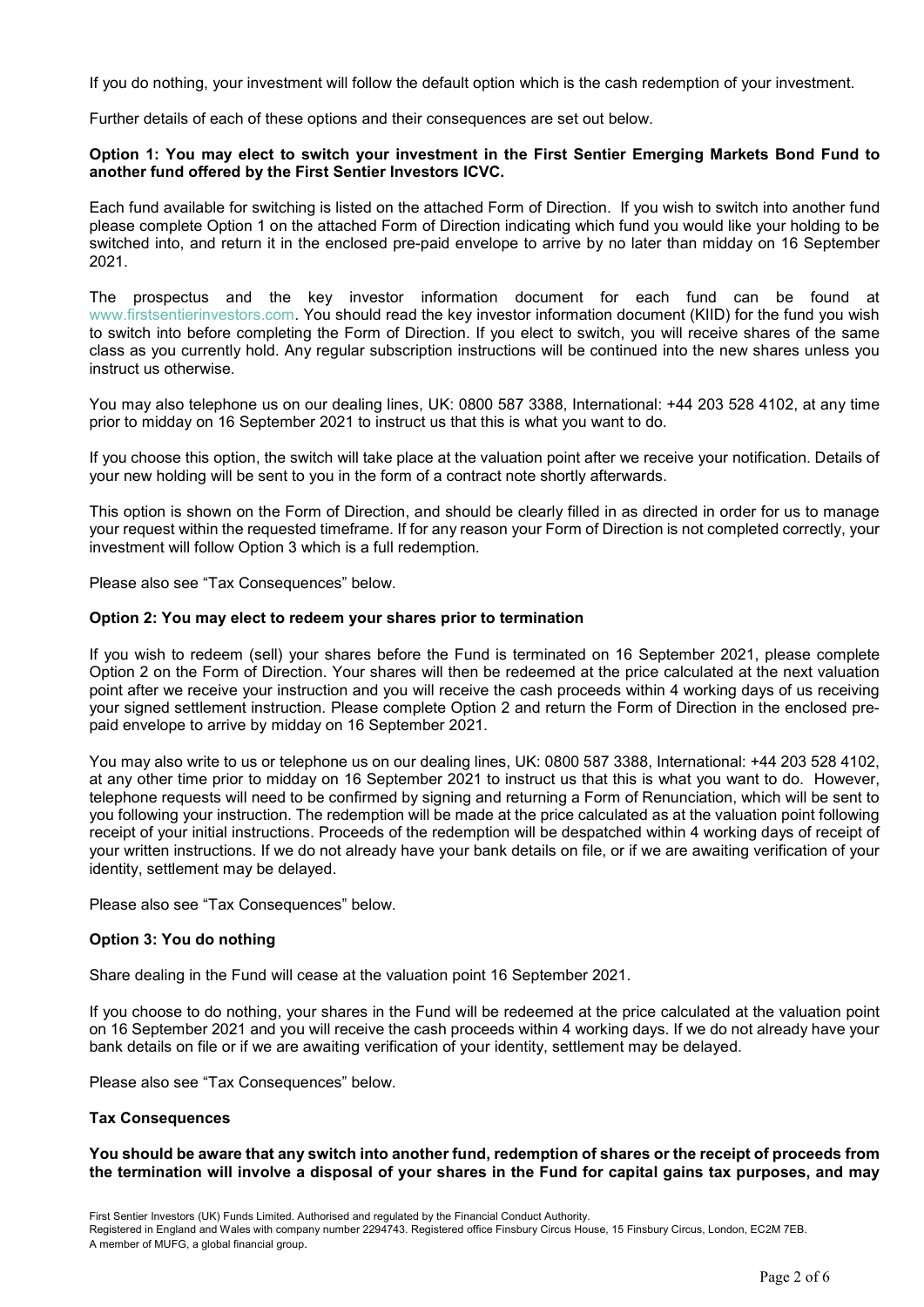**give rise to a capital gains tax liability. If you are in any doubt as to the taxation consequences of your action you should contact your accountant or financial adviser before you act.** 

#### **Fairness to Shareholders**

Until the termination of the Fund is completed we will be taking steps to ensure that no Shareholders are disadvantaged by action taken by other Shareholders. Withdrawals from the Fund will continue to be subject to a dilution adjustment, as per the terms of the Prospectus.

### **Hedged share classes - Foreign Exchange (FX) Hedging**

If you own shares in a Currency Hedged Share Class (as described in section 6.1.4 of the Prospectus) and decide to hold these until the final valuation point, please note that we will terminate the FX hedging transactions for the hedged classes one working day before the final valuation point. This means that, for that period, these shares will not be subject to, nor potentially benefit from, the FX hedging arrangements described in section 6.1.4 of the Prospectus.

#### **Action to be taken**

Please ensure you complete, sign and return your Form of Direction to arrive with us before midday on 16 September 2021. If no instruction is received, your investment will be redeemed at the price calculated at the valuation point on 16 September 2021.

If you have any questions regarding the termination proposal please contact us:

by telephone: from the UK 0800 587 4141 and from abroad +44 131 525 8870; telephone calls may be recorded for your security

by email: [fsi@bnymellon.com](mailto:fsi@bnymellon.com)

or in writing: Client Services, PO Box 404, Darlington DL1 9UZ.

Yours sincerely,

 $4\%$ 

On behalf of First Sentier Investors (UK) Funds Limited Authorised Corporate Director of First Sentier Investors ICVC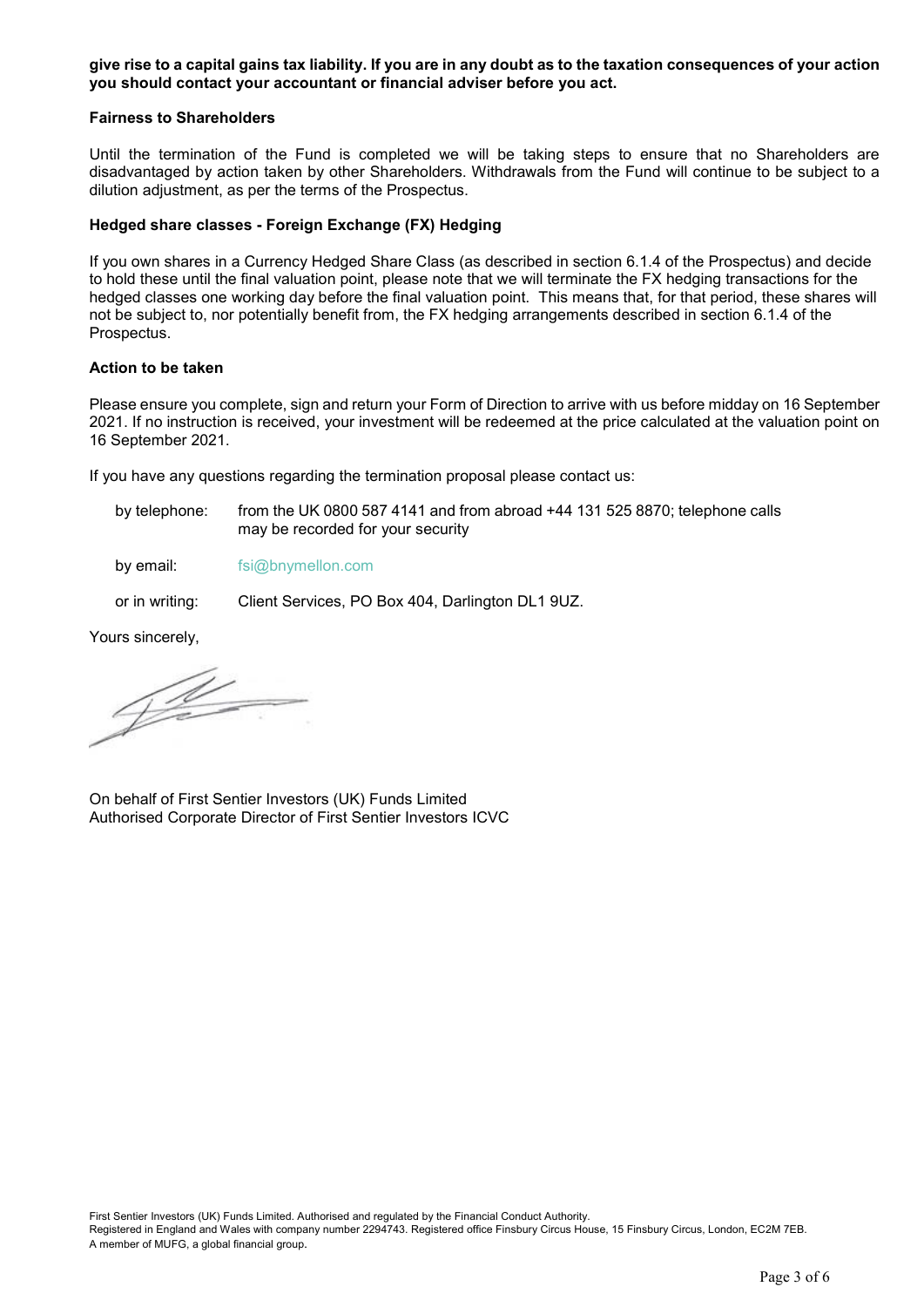## **FORM OF DIRECTION**

**Original to be received by First Sentier Investors before midday on 16 September 2021**

Name: …………………………………………………………………………..

Address: ………………………………………………………………………..

Client Reference: ….………………………………………………………….

# **Option 1 – Switch to another First Sentier Investors ICVC Fund [1](#page-3-0)**

I accept the switch option as described in the letter to Shareholders in the First Sentier Emerging Markets Bond Fund dated 25 August 2021 and wish to switch my entire holding into one of the Funds as stated below (please tick or cross the Fund that you wish to switch your holding into from the list below). Alternatively please call us on our dealing lines, UK: 0800 587 3388, International: +44 203 528 4102, at any time prior to midday on

15 September 2021 to instruct us that this is what you want to do.

By selecting Option 1, you confirm that you have read the KIID relating to the fund into which you are switching available from www.firstsentier.com. If your instruction is not clearly stated, we will redeem your holding.

# First Sentier Asian Property Securities Fund First Sentier Global Property Securities Fund First Sentier Responsible Listed Infrastructure Fund FSSA All China Fund FSSA Asia All-Cap Fund FSSA Asia Focus Fund FSSA Global Emerging Markets Focus Fund FSSA Greater China Growth Fund FSSA Indian Subcontinent All-Cap Fund FSSA Japan Focus Fund Stewart Investors Asia Pacific and Japan Sustainability Fund Stewart Investors Asia Pacific Leaders Sustainability Fund Stewart Investors Asia Pacific Sustainability Fund Stewart Investors Global Emerging Markets Fund Stewart Investors Global Emerging Markets Leaders Fund Stewart Investors Global Emerging Markets Leaders Sustainability Fund Stewart Investors Global Emerging Markets Sustainability Fund Stewart Investors Indian Subcontinent Sustainability Fund Stewart Investors Latin America Fund Stewart Investors Worldwide Leaders Sustainability Fund Stewart Investors Worldwide Sustainability Fund

## **Funds of First Sentier Investors ICVC into which you may switch your investment**

-

<span id="page-3-0"></span><sup>1</sup> When this form is received, the prices used for Option 1 will be those calculated by reference to the next valuation point.

First Sentier Investors (UK) Funds Limited. Authorised and regulated by the Financial Conduct Authority.

Registered in England and Wales with company number 2294743. Registered office Finsbury Circus House, 15 Finsbury Circus, London, EC2M 7EB. A member of MUFG, a global financial group.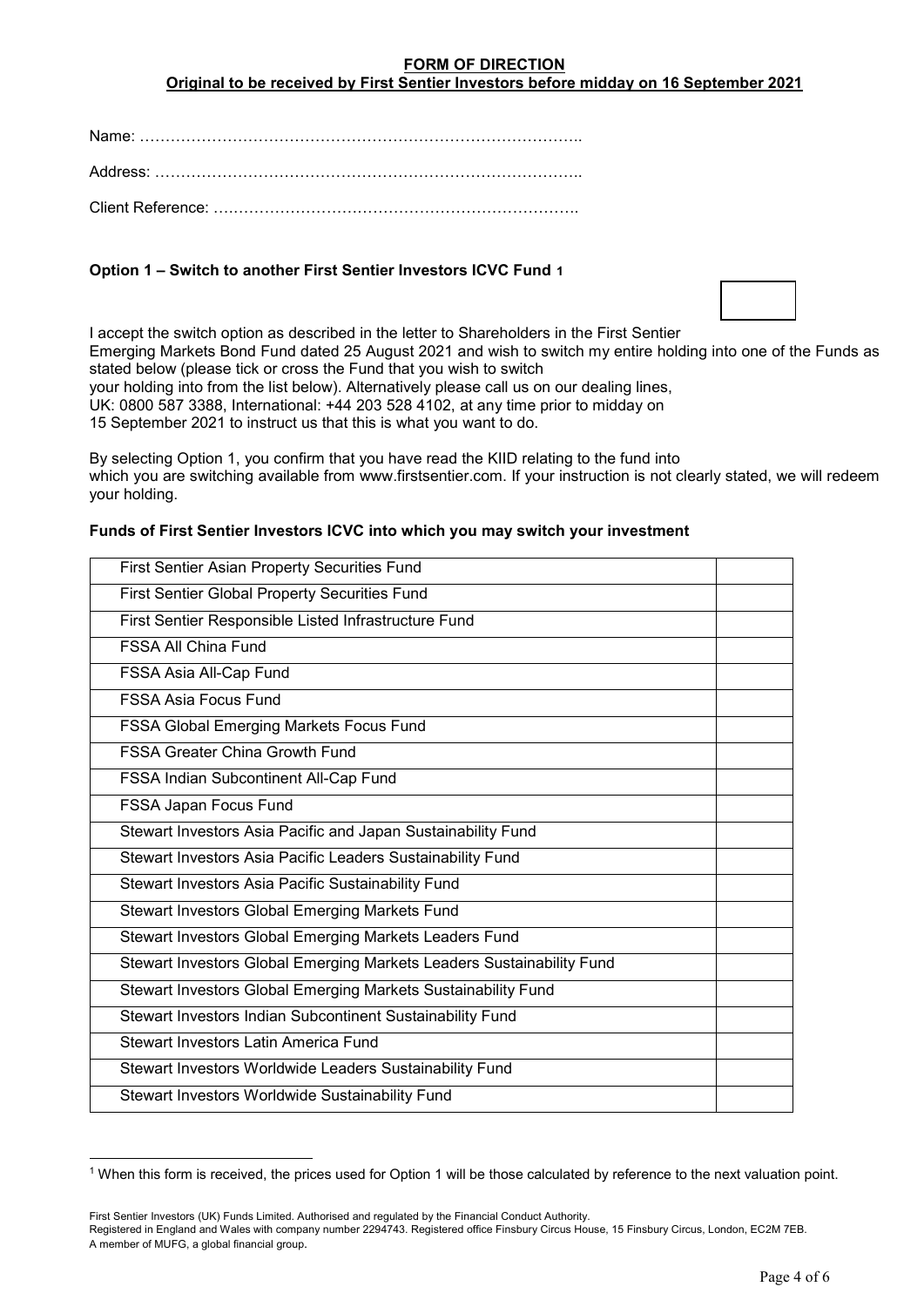# **Option 2 - Redemption**

I wish to redeem my shares in the First Sentier Emerging Markets Bond Fund prior its termination on 16 September 2021.

This Form of Direction must be received prior to midday on 16 September 2021.

First signatory …………………………………………………………………………………………………… Second signatory (if joint holder) …………………………………………………………………………… Date ……………………………………………………………………………………………………..